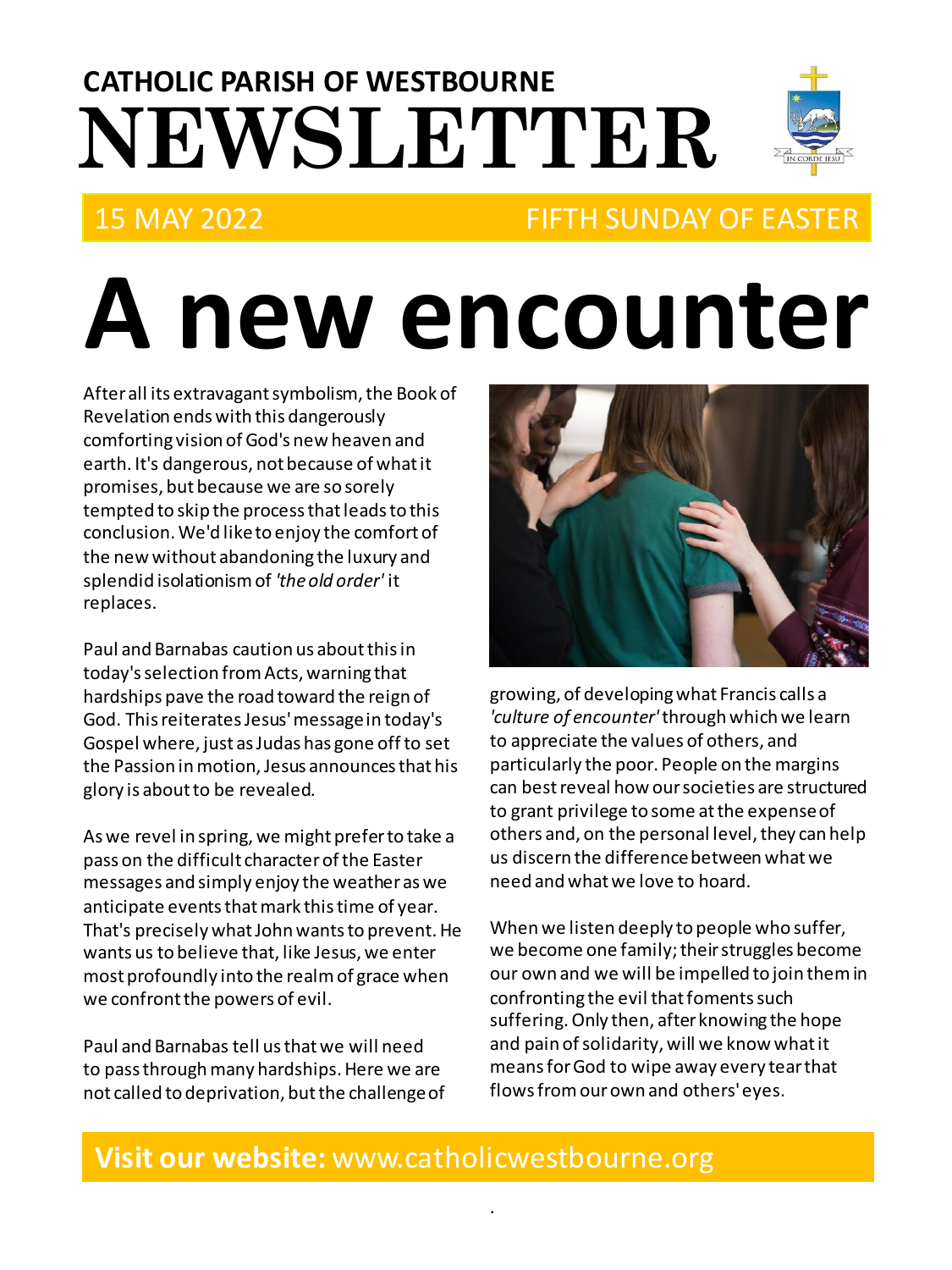## **MASS TIMES**

**Sunday 15 May - 5TH SUNDAY OF EASTER** 9.00am - *Judy Coltman RIP* 11.00am

**Tuesday 17 May – 5TH WEEK OF EASTER** 10.00am

**Sunday 11th 9am:** *The Parish* **Wed 18 May – 5TH WEEK OF EASTER 11am** *Tim Mc Cann* 10.00am

**Wednesday 14th** *Repose of the souls of Bernard Charles and Elsie May Pratt* **Thursday 19 May - 5TH WEEK OF EASTER Saturday 16th** *Rosemarie Schofield RIP* 10.00am

**Sunday 18th 11am** *The Parish*  **Friday 20 May - DEDICATION OF ST JOHN'S** 6.00pm - NO HOLY HOUR 7.00pm - NO MASS

**Sunday 22 May - 6TH SUNDAY OF EASTER** 9.00am - *Doris Carroll* 11.00am

## **OUR PARISH**

**OUR LADY IMMACULATE CHURCH SEAMOOR ROAD, WESTBOURNE, BOURNEMOUTH, BH4 9AE**

**Parish Priest:** Fr Leslie Adams **Telephone:**01202 764027 **Email:** ladams@portsmouthdiocese.org.uk *(Baptism, Marriages, Sick Visits, Funerals and Confessions)*

**Parish Office** *(Wed 9.00am - 12.00pm)* **Parish Administrator – Suzanne Quinn** General enquires andhall bookings **Telephone:**01202 760640 **Email:** oliadmin@portsmouthdiocese.org.uk

**Safeguarding Officer:**Matthew French **Email:** mail@matthewfrench.net

## **SUNDAY MASS READINGS**

#### **Entrance Antiphon** - **Cf. Ps 97: 1-2**

*O sing a new song to the Lord, for he has worked wonders; in the sight of the nations he has shown his deliverance, alleluia.*

**Gospel Acclamation**- **Jn13:34**

*Alleluia, alleluia! I give you a new commandment: love one another just as I have loved you, says the Lord. Alleluia!* 

#### **Communion Antiphon - Cf. Jn 15: 1, 5**

*I am the true vine and you are the branches, says the Lord. Whoever remains in me, and I in him, bears fruit in plenty, alleluia.*

**BAPTISMS** Please keep Daniel Harmer in your prayers, as he will receive the sacrament of baptism today. Mikolay Dudek and Sofia Stefanczukwill also be baptised in the coming weeks.

**BIG CHURCH DAY OUT - 3 AND 4 JUNE 2022** Join 35,000 Christians in worship together in the company of some of the best Christian artists in the world. Join parishioners and the CELEBRATE team for Mass at dawn and breakfast.

We don't want anyone to miss out on camping with CELEBRATE, so if you've not got your tickets yet, but would like to come, please don't delay! Booking with CELEBRATE means you'll get a discounted ticket price and all the details of the CELEBRATE campsite, Mass times, details of the Big Breakfast and an exclusive discount for a fish & chip supper on the Friday. You can also book day tickets. www.tickets.bigchurchdayout.com

**VIVA VOCE** The Easter edition of the Diocesan newsletter is at the back of the church.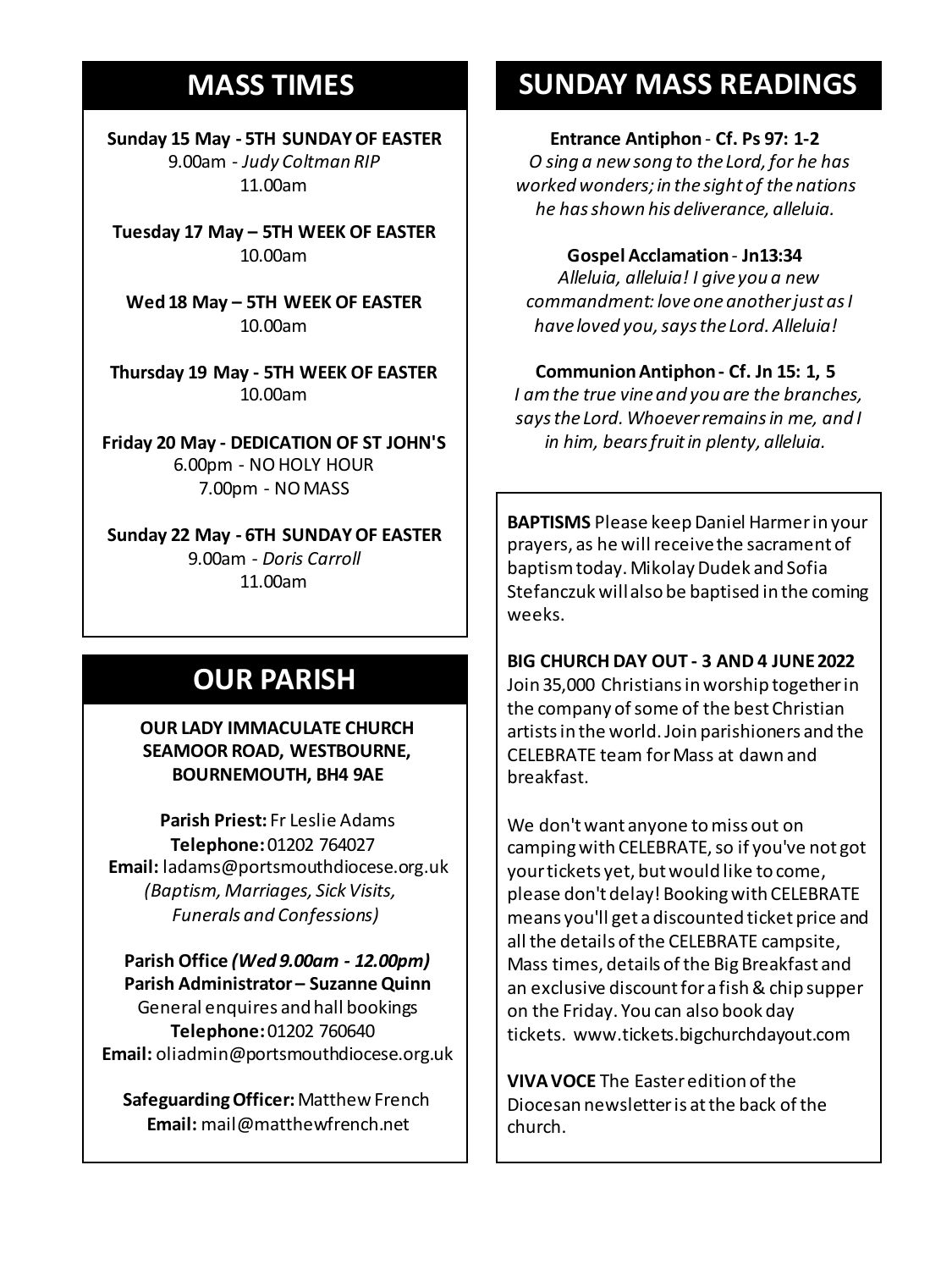## **PARISH NEWS**

**QUEEN'S JUBILEE PARTY** Thank you to all who have registered their interest in attending the Westbourne Rotary Club Queen's Jubilee street party to be held in LansdseerRoad from 1.00pm to 5.00pm on Sunday 5 June. Suzanne in the office has the group ticket. More details are on the noticeboard for those attending.

#### **SIGNIFICANT WEDDING ANNIVERSARIES MASS**

Saturday 2 July, 11am St Bede's, Basingstoke, RG24 9DX. Are you celebrating a 25th, 30th, 40th, 50th, 60th or more anniversary? If so Bishop Philip would like to invite you to a Mass of celebration and blessing at St Bede's Church. It is a wonderful occasion to celebrate and witness to marriage.

If you would like to come, please email; anniversaries@portsmouthdiocese.org.uk or call 01256 465 214 for a form. To help celebrate the occasion please could you provide a copy of your wedding photograph when you complete the form online. Alternatively, scan and send via email to the above email address or post with the form to St Bede's Parish Office, Popley Way, Basingstoke, RG24 9DX *(Please mark the envelope Significant Wedding Mass).*

**REFRESHMENTS** Please speak to Suzanne in the office if you are able to join our hospitality team and support this important ministry. Thank you in anticipation.



**OUR FIRST HOLY COMMUNION CANDIDATES**

I am delighted to announce that we have 10 children who are preparing for their First Holy Communion. To celebrate this, I have invited the candidates to take a trip together on a steam train to Swanage.

I are most grateful to The Catenian Association, Bournemouth Circle for their very generous donation to fund this exciting trip. With special thanks to Mr Ron Millington, secretary of the Bournemouth Circle.

**THERE IS** now a defibrillator located outside the Westbourne pub in Poole Road. This device gives a high energy electric shock to the heart of someone who is in cardiac arrest. You don't have to be trained to use this as full instructions are included.

## **OFFERTORY COLLECTION**

You can donate directly into the bank account:

> **PRCDTR Bournemouth Our Lady Immaculate**

**Sort code:** 309304 **Account:** 00875075

**Thank you for your continued support.**

## **PRAYERS PLEASE**

**Please remember all the sick and housebound of our parish especially:**

Teresa Wraith, Win Sheridan, Kathleen Wood, Phillip Rockford, Germain McAulay, Geoffrey Dixon, Joe Bonnici, Marjorie Lee